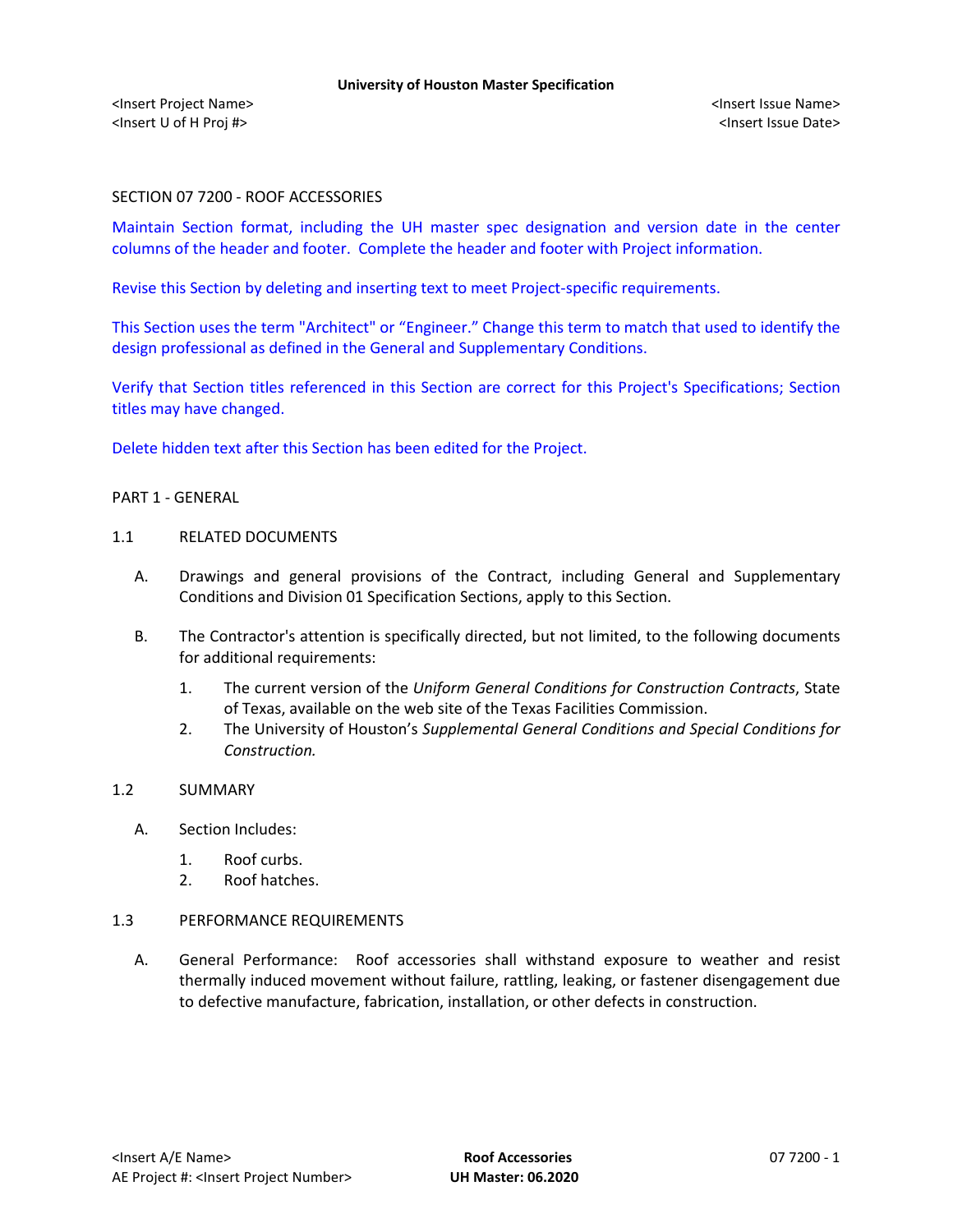# 1.4 ACTION SUBMITTALS

A. Product Data: For each type of roof accessory indicated. Include construction details, material descriptions, dimensions of individual components and profiles, and finishes.

Retain paragraph and associated subparagraphs below if Project is to be LEED v4 certified.

- B. LEED Action Submittals (Projects authorized for LEED certification only):
	- 1. Building Product Disclosure and Optimization:
		- a. Leadership Extraction Practices
			- 1) Extended Producer Responsibility (EPR): Submit documentation indicating that manufacturers have a take back or recycling program for the product purchased.
			- 2) Wood Products: Certified by Forest Stewardship Council or USGBC approved equivalent.
				- a) [Chain-of-Custody Certificates:](http://www.arcomnet.com/sustainable_design.aspx?topic=146) For certified wood products. Include statement of costs.
				- b) [Chain-of-Custody Qualification Data:](http://www.arcomnet.com/sustainable_design.aspx?topic=148) For manufacturer and vendor.
			- 3) Provide details of biobased material per Sustainable Agriculture Network's Sustainable Agriculture Standard or USDA certified biobased product. Indicate cost, location of extraction, manufacture, and purchase of material.
			- 4) Recycled Content: For products having recycled content, indicate percentages by weight of post-consumer and pre-consumer recycled content.
				- a) Include statement indicating costs for each product having recycled content.
		- b. Sourcing of Raw Materials: For products that are required to comply with requirements for regional materials, indicating location of material manufacturer and point of extraction, harvest, or recovery for each raw material.
			- 1) Include statement indicating distance to Project, cost for each regional material and the fraction by weight that is considered regional.
			- 2) Product Certificates: For materials manufactured within 100 miles of Project, indicating location of material manufacturer and point of extraction, harvest, or recovery for each raw material. Include distance to Project and cost for each raw material.
	- 2. Indoor Environmental Quality, Low Emitting Materials: Building Products must be tested and compliant with the California Department of Public-Health (CDPH) Standard Method V1.1-2010, using the applicable exposure scenario.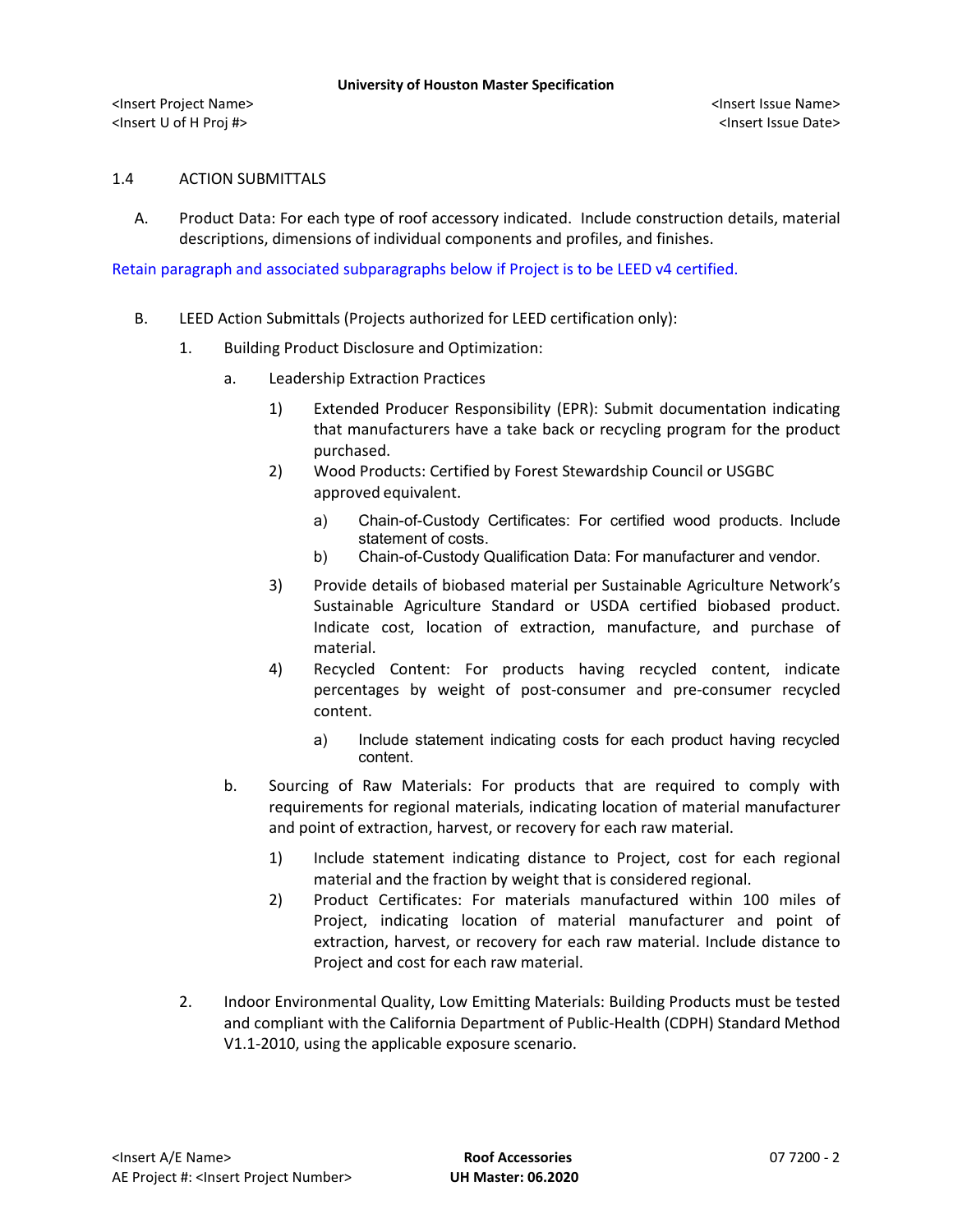- a. Paints, and Coatings: For wet applied on site products, include printed statement of VOC content, showing compliance with the applicable VOC limits of the California Air Resources Board (CARB) 2007, Suggested Control Measure (SCM) for Architectural Coatings, or the South Coast Air Quality Management District (SCAQMD) Rule 1113, effective June 3,-2011.
- b. Adhesives and Sealants: For wet applied on site products, submit printed statement showing compliance with the applicable chemical content requirements of SCAQMD Rule 1168, effective July 1, 2005 and rule amendment date of January 7, 2005.
	- 1) Product Data: For installation adhesives, indicating VOC content.
- c. Alternative tests for VOC above include ASTM D2369-10; ISO 11890 part 1; ASTM D6886-03; or ISO 11890-2.
- d. Methylene Chloride and perchloroethylene may not be added to paints, coating, adhesive or sealants.
- e. Composite Wood: Submit documentation showing that wood used in the project has low formaldehyde emissions that meet the California Air Resources Board ATCM for formaldehyde requirements for ultra-low emitting formaldehyde (ULEF) resins or no added formaldehyde resins.
- f. Provide General Emissions Evaluation certificates for adhesives, sealants showing compliance with California Department of Public Health v1.1 emissions testing or equivalent.
- 3. Laboratory Test Reports: For installation adhesives indicating compliance with requirements for low-emitting materials.
- C. Manufacturer Compliance Letter: Signed by roof accessory manufacturer, stating that materials and units supplied comply with requirements.
- D. Shop Drawings: For roof accessories. Include plans, elevations, keyed details, and attachments to other work. Indicate dimensions, loadings, and special conditions. Distinguish between plant- and field-assembled work.
- E. Samples: For each exposed product and for each color and texture specified, prepared on Samples of size to adequately show color.
- 1.5 INFORMATIONAL SUBMITTALS
	- A. Warranty: Sample of special warranty.

Retain paragraph and associated subparagraphs below if Project is to be LEED v4 certified.

B. LEED Informational Submittals: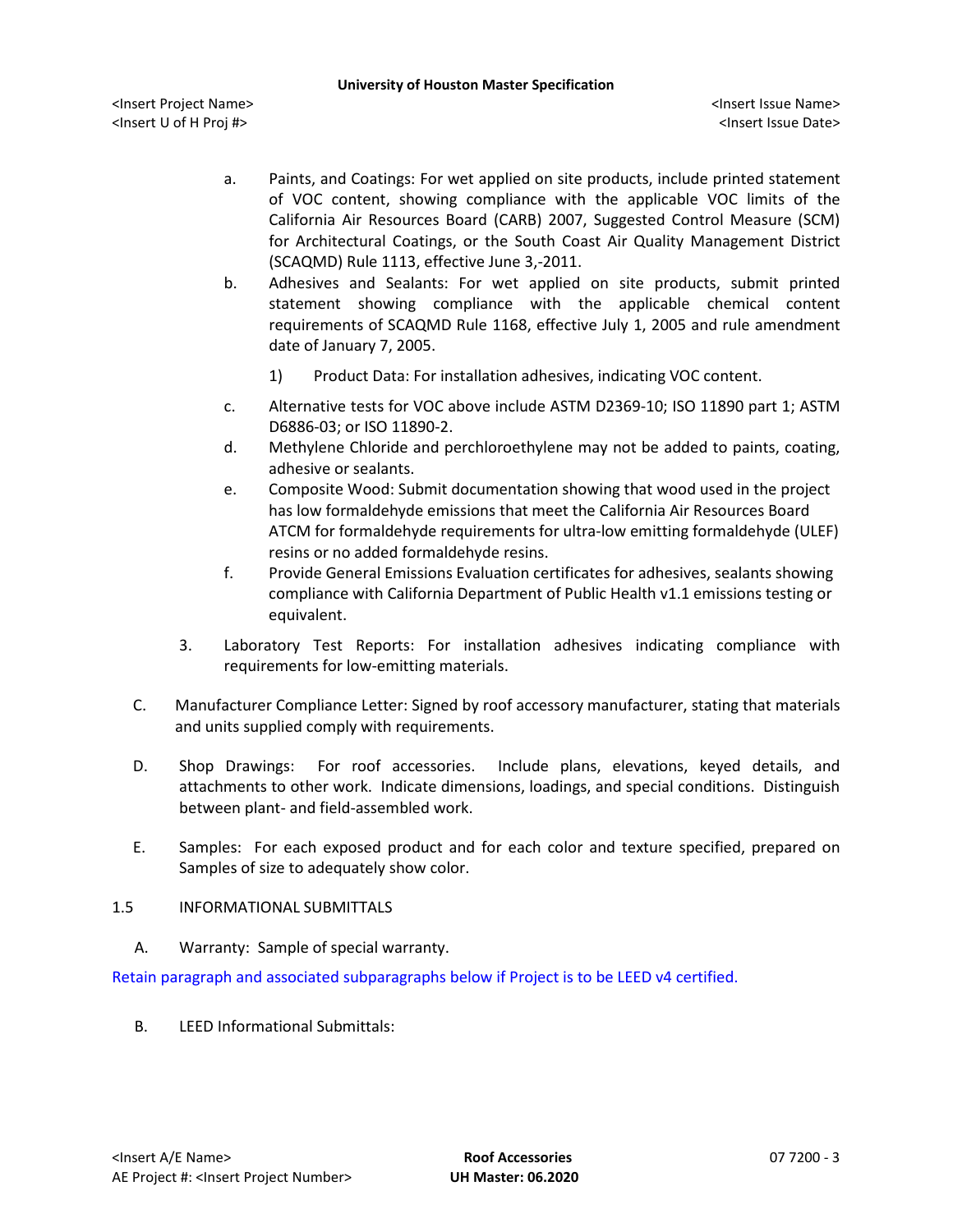- 1. Building Product Disclosure and Optimization Sourcing of Raw Materials:
	- a. Raw Material Sources and Extraction Reporting: Submit Raw materials supplier corporate Sustainability Reports (CSRs); documenting responsible extraction; including extraction locations, long term ecologically responsible land use, commitment to reducing environmental harms from extraction and manufacturing processes, and a commitment to meeting applicable standards or programs that address responsible sourcing criteria
		- 1) Submit manufacturers' self-declared reports
		- 2) Submit third party verified corporate sustainability reports (CSR) using one of the following frameworks"
			- a) Global Reporting Initiative (GRI) Sustainability Report
			- b) Organization for Economic Co-operation and Development (OECD)
			- c) Guidelines for Multinational Enterprises
			- d) UN Global Compact
			- e) ISO 26000
			- f) USGBC approved program.
- 2. Building Product Disclosure and Optimization Material Ingredients
	- a. Material Ingredient Optimization: Submit manufacturer's Environmental Product Declaration (EPD) or at least one of the following:
		- 1) GreenScreen V1.2 Benchmark: Third party report prepared by a licensed GreenScreen List Translator, or a full GreenScreen Assessment.
		- 2) Cradle to Cradle: Manufacturer's published literature for the product bearing the Cradle to Cradle logo.
		- 3) International Alternative Compliance Path REACH Optimization
		- 4) Declare: Manufacturer's completed Product Declaration Form
		- 5) Other programs approved by USGBC
	- b. Product Manufacturer Supply Chain Optimization: Submit documentation from manufacturers for products that go beyond material ingredient optimization as follows:
		- 1) Are sourced from product manufacturers who engage in validated and robust safety, health, hazard, and risk programs that at a minimum document at least 99 percent (by weight) of the ingredients used to make the building product or building material, and
		- 2) Are sourced from product manufacturers with independent third party verification of their supply chain that at a minimum verifies:
			- a) Processes are in place to communicate and transparently prioritize chemical ingredients along the supply chain according to available hazard, exposure and use information to identify those that require more detailed evaluation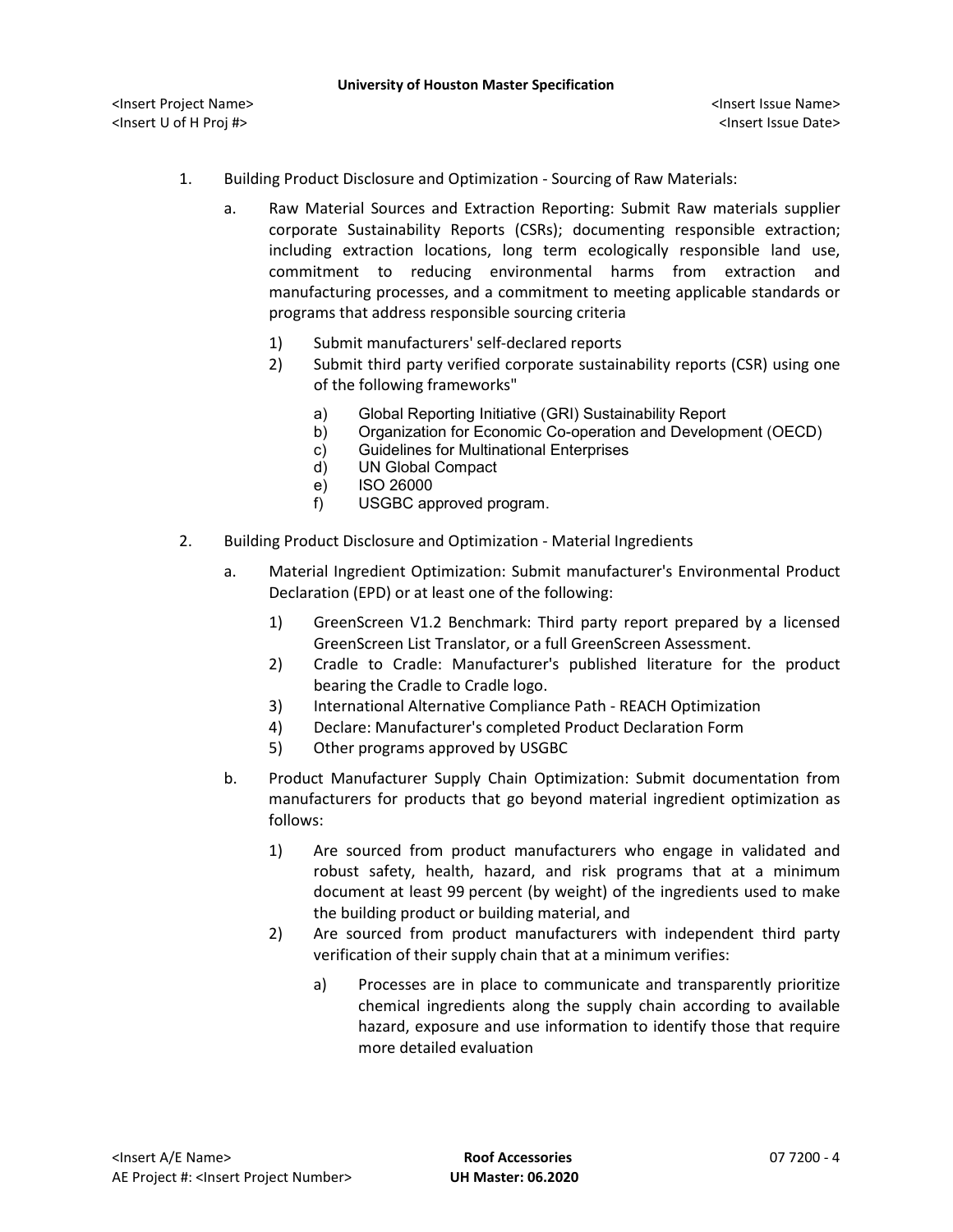- b) Processes are in place to identify, document, and communicate information on health, safety and environmental characteristics of chemical ingredients
- c) Processes are in place to implement measures to manage the health, safety and environmental hazard and risk of chemical ingredients
- d) Processes are in place to optimize health, safety and environmental impacts when designing and improving chemical ingredients
- e) Processes are in place to communicate, receive and evaluate chemical ingredient safety and stewardship information along the supply chain
- f) Safety and stewardship information about the chemical ingredients is publicly available from all points along the supply chain.

## 1.6 CLOSEOUT SUBMITTALS

A. Operation and Maintenance Data: For roof accessories to include in operation and maintenance manuals.

## 1.7 QUALITY ASSURANCE

- A. Mockups: Build mockups to verify selections made under sample submittals and to demonstrate aesthetic effects and set quality standards for fabrication and installation.
	- 1. Build mockup of typical conditions at either a standalone mockup or on the building that, once accepted, can be included in the construction of the project.
- B. Manufacturer: Specialized in manufacturing the type of roof accessories specified in this section with a minimum of five years documented successful experience and with facilities capable of meeting requirements of the Contract Documents as a single-source responsibility and warranty.
- C. Preinstallation Conference: Conduct conference at Project site.
	- 1. Examine substrate conditions for compliance with requirements, including flatness and attachment to structural members.
	- 2. Review special roof details, roof drainage, and condition of other construction that will affect roof specialties.

### 1.8 COORDINATION

- A. Coordinate layout and installation of roof accessories with roofing membrane and base flashing, and interfacing and adjoining construction to provide a leakproof, weathertight, secure, and noncorrosive installation.
- B. Coordinate dimensions with rough-in information or Shop Drawings of equipment to be supported.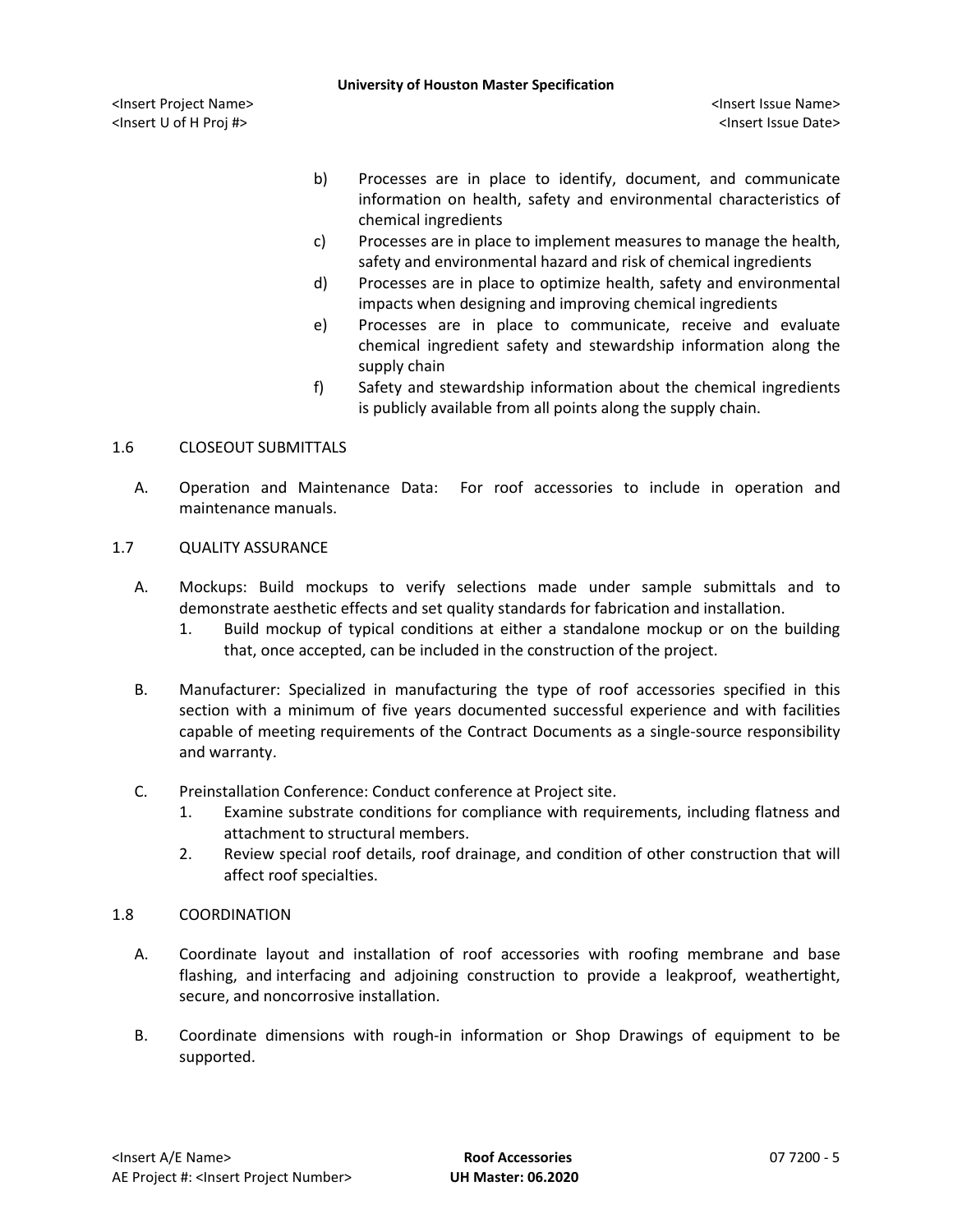## 1.9 WARRANTY

- A. Special Warranty on Painted Finishes: Manufacturer's standard form in which manufacturer agrees to repair finishes or replace roof accessories that show evidence of deterioration of factory-applied finishes within specified warranty period.
	- 1. Fluoropolymer Finish: Deterioration includes, but is not limited to, the following:
		- a. Color fading more than 5 Hunter units when tested according to ASTM D 2244.
		- b. Chalking in excess of a No. 8 rating when tested according to ASTM D 4214.
		- c. Cracking, checking, peeling, or failure of paint to adhere to bare metal.
	- 2. Finish Warranty Period: 20 years from date of Substantial Completion.

### PART 2 - PRODUCTS

### 2.1 ROOF CURBS

- A. Roof Curbs: Internally reinforced roof-curb units with integral spring-type vibration isolators and capable of supporting superimposed live and dead loads, including equipment loads and other construction indicated on Drawings; with welded or mechanically fastened and sealed corner joints, integral metal cant, and integrally formed deck-mounting flange at perimeter bottom.
	- 1. Manufacturers: Subject to compliance with requirements, provide products by one of the following:
	- 2. [Basis-of-Design Product:](http://www.specagent.com/LookUp/?ulid=5183&mf=04&src=wd) Subject to compliance with requirements, provide product indicated on Drawings or comparable product by one of the following:
		- a. [AES Industries, Inc.](http://www.specagent.com/LookUp/?uid=123456801162&mf=04&src=wd)
		- b. [Pate Company.](http://www.specagent.com/LookUp/?uid=123456801169&mf=04&src=wd)
		- c. [Roof Products, Inc.](http://www.specagent.com/LookUp/?uid=123456801170&mf=04&src=wd)
		- d. Substitutions: See Section 01 2500"Substitution Procedures."
- B. Size: Coordinate dimensions with roughing-in information or Shop Drawings of equipment to be supported.
- C. Material: Zinc-coated (galvanized) steel sheet, 18 gage 0.048 inch (1.21 mm) thick, complying with ASTM A 653/A 653M, SS Grade 33 (230).
	- 1. Finish: G60 (Z180) coating designation.
	- 2. Color: As selected by Architect from manufacturer's full range.
- D. Construction: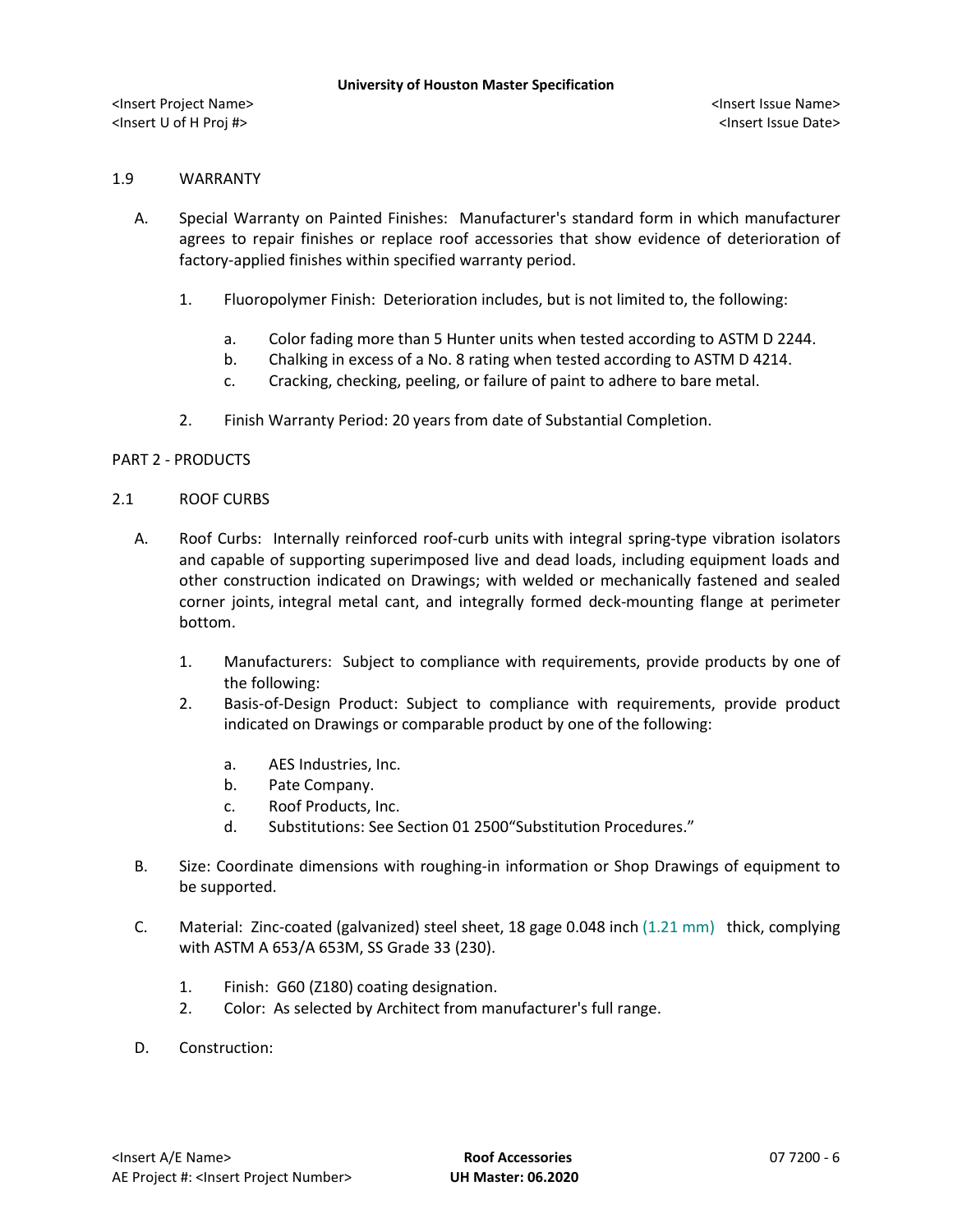- 1. Insulation: Factory insulated with 1-1/2-inch-(38-mm-) thick glass-fiber board insulation.
- 2. Liner: Same material as curb, of manufacturer's standard thickness and finish.
- 3. Preservative treated wood nailer at top of curb, continuous around curb perimeter.
- 4. On ribbed or fluted metal roofs, form deck-mounting flange at perimeter bottom to conform to roof profile.
- 5. Manufacture curb bottom and mounting flanges for installation directly on roof deck, not on insulation; match slope and configuration of roof deck.
- 6. Fabricate curbs to minimum height of 14 inches (356 mm) above roof deck, 6 inches (152 mm) minimum above finished roof surface, unless otherwise indicated.
- 7. Top Surface: Level around perimeter with roof slope accommodated by sloping the deck-mounting flange.
- 8. Sloping Roofs: Where roof slope exceeds 1:48, fabricate curb with perimeter curb height tapered to accommodate roof slope so that top surface of perimeter curb is level. Equip unit with water diverter or cricket on side that obstructs water flow.
- 9. Security Grille: Provide where indicated.
- 10. On curbs adjacent to roof openings, provide curb on all sides of opening, with top of curb horizontal for equipment mounting.
- 11. Provide layouts and configurations as shown on the drawings.
- E. Equipment Rails: Two-sided curbs in straight lengths, with top horizontal for equipment mounting.
	- 1. Provide preservative treated wood nailers along top of rails.
	- 2. Height Above Finished Roof Surface: 6 inches (152 mm), minimum.
	- 3. Height Above Roof Deck: 14 inches (356 mm), minimum.
- F. Pipe, Duct, and Conduit Mounting Pedestals: Vertical posts, minimum 8 inches (400mm) square unless otherwise indicated.
	- 1. Provide sliding channel welded along top edge with adjustable height steel bracket, manufactured to fit item supported.
	- 2. Height Above Finished Roof Surface: 8 inches (203 mm), minimum.
	- 3. Height Above Roof Deck: 14 inches (356 mm), minimum.

# 2.2 ROOF HATCH

- A. Roof Hatches: Metal roof-hatch units with lids and insulated single -walled curbs, welded or mechanically fastened and sealed corner joints, continuous lid-to-curb counterflashing and weathertight perimeter gasketing, integral metal cant, and integrally formed deck-mounting flange at perimeter bottom.
	- 1. Manufacturers: Subject to compliance with requirements, provide products by one of the following :
	- 2. [Basis-of-Design Product:](http://www.specagent.com/LookUp/?ulid=5190&mf=04&src=wd) Subject to compliance with requirements, provide product indicated on Drawings or comparable product by one of the following:
		- a. Bilco Company.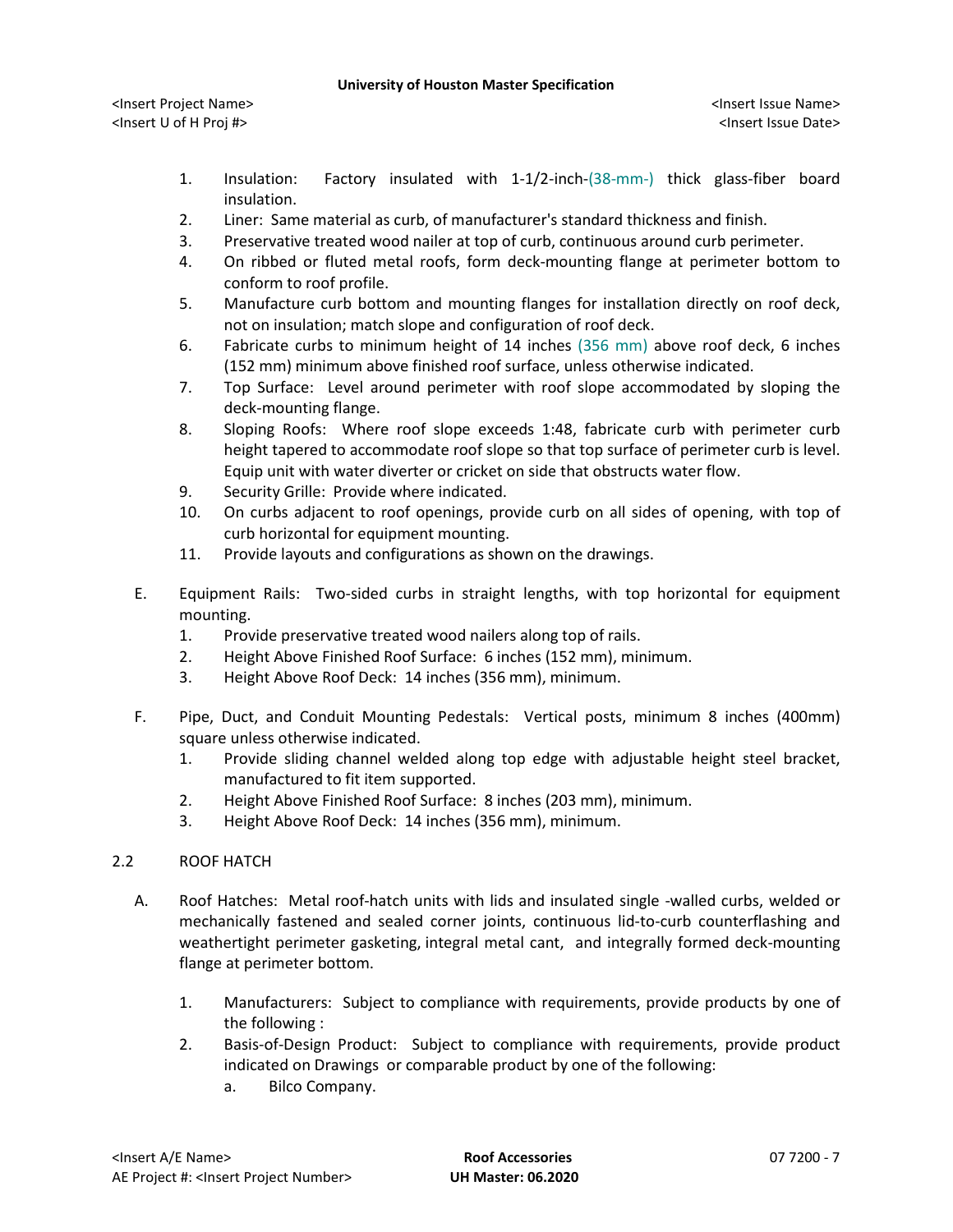#### **University of Houston Master Specification**

<Insert Project Name> <Insert Issue Name> <Insert U of H Proj #> <Insert Issue Date>

- b. [Dur-Red Products.](http://www.specagent.com/LookUp/?uid=123456801188&mf=04&src=wd)
- c. [Milcor Inc.; Commercial Products Group of Hart](http://www.specagent.com/LookUp/?uid=123456801192&mf=04&src=wd) & Cooley, Inc.
- d. Substitutions: See Section 01 2500 "Substitution Procedures."
- B. Roof Hatches: Factory-assembled steel frame and cover, complete with operating and release hardware.
	- 1. Style: Provide flat metal covers unless otherwise indicated.
	- 2. Mounting: Provide frames and curbs suitable for mounting on flat roof deck.
	- 3. Size(s): As indicated on drawings; single-leaf style unless otherwise indicated as doubleleaf.
	- 4. For Ladder Access: Single leaf; 30 by 36 inches (762 by 914 mm).
	- 5. For Ships Ladder Access: Single leaf; 30 by 54 inches (762 by 1372 mm).
	- 6. For Stair Access: Single leaf; 30 by 96 inches (762 by 2438 mm).
- C. Frames/Curbs: One-piece curb and frame with integral cap flashing to receive roof flashings; extended bottom flange to suit mounting.
	- 1. Material: Galvanized steel, 14 gage, 0.0747 inch (1.90 mm) thick.
	- 2. Finish: Factory prime paint.
	- 3. Insulation: 1 inch (25 mm) rigid glass fiber, located on outside face of curb.
	- 4. Curb Height: 12 inches (305 mm) from finished surface of roof, minimum.
- D. Metal Covers: Flush, insulated, hollow metal construction.
	- 1. Capable of supporting 40 psf (1.92 kPa) live load.
	- 2. Material: Galvanized steel; outer cover 14 gage, 0.0747 inch (1.90 mm) thick, liner 22 gage, 0.03 inch (0.76 mm) thick.
	- 3. Finish: Factory prime paint.
	- 4. Insulation: 1 inch (25 mm) rigid glass fiber.
	- 5. Gasket: Neoprene, continuous around cover perimeter.
- E. Hardware: Steel, zinc coated and chromate sealed, unless otherwise indicated or required by manufacturer.
	- 1. Lifting Mechanisms: Compression or torsion spring operator with shock absorbers that automatically opens upon release of latch; capable of lifting covers despite 10 psf (475 kPa) load.
	- 2. Hinges: Heavy duty pintle type.
	- 3. Hold open arm with vinyl-coated handle for manual release.
	- 4. Latch: Upon closing, engage latch automatically and reset manual release.
	- 5. Manual Release: Pull handle on interior.
	- 6. Locking: Padlock hasp on interior.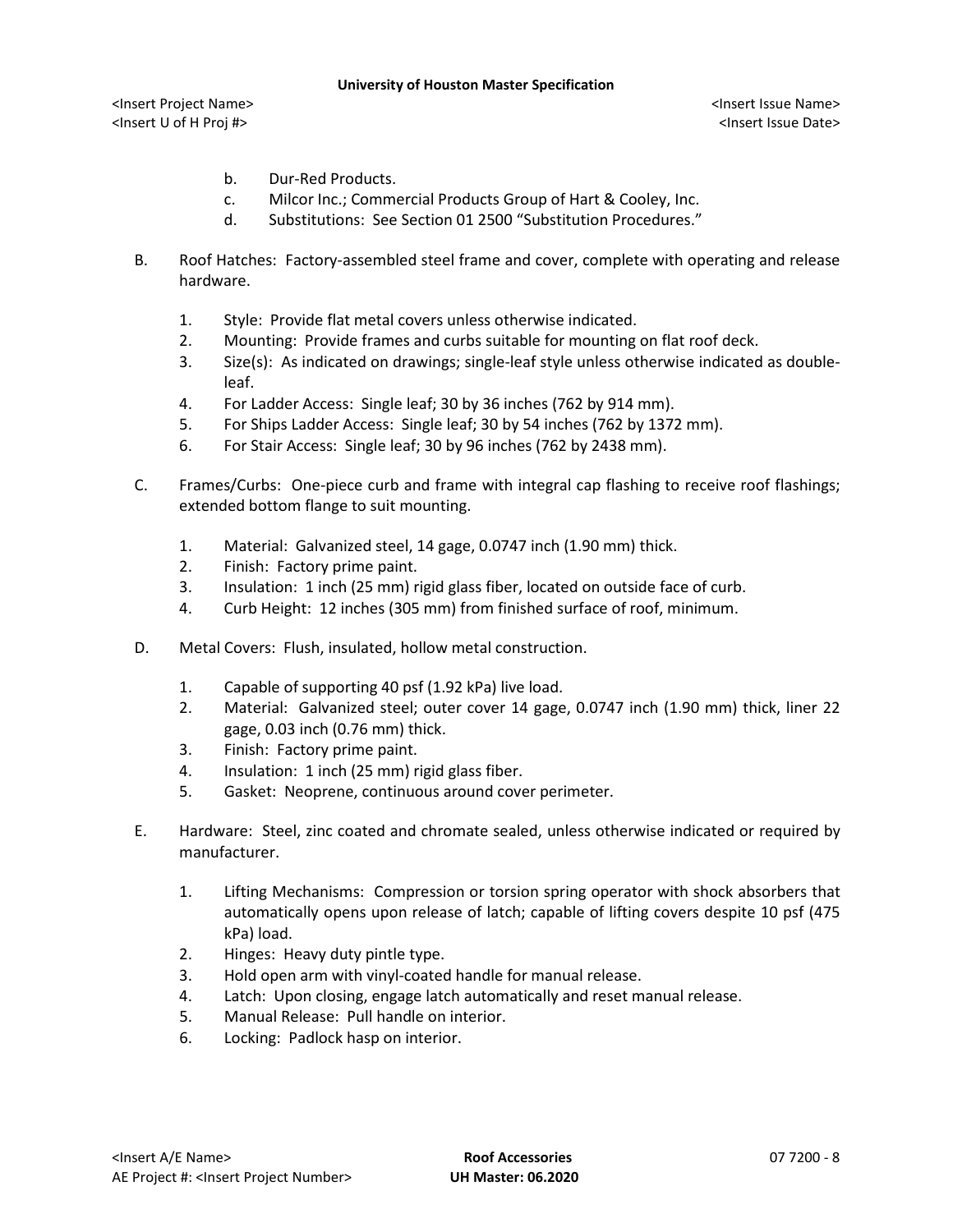## 2.3 GENERAL FINISH REQUIREMENTS

- A. Comply with NAAMM's "Metal Finishes Manual for Architectural and Metal Products" for recommendations for applying and designating finishes.
- B. Appearance of Finished Work: Noticeable variations in same piece are not acceptable. Variations in appearance of adjoining components are acceptable if they are within the range of approved Samples and are assembled or installed to minimize contrast.

### PART 3 - EXECUTION

## 3.1 EXAMINATION

- A. Examine substrates, areas, and conditions, with Installer present, to verify actual locations, dimensions, and other conditions affecting performance of the Work.
- B. Verify that substrate is sound, dry, smooth, clean, sloped for drainage, and securely anchored.
- C. Verify dimensions of roof openings for roof accessories.
- D. Proceed with installation only after unsatisfactory conditions have been corrected.

### 3.2 INSTALLATION

- A. General: Install roof accessories according to manufacturer's written instructions.
	- 1. Install roof accessories level, plumb, true to line and elevation, and without warping, jogs in alignment, excessive oil canning, buckling, or tool marks.
	- 2. Anchor roof accessories securely in place so they are capable of resisting indicated loads.
	- 3. Use fasteners, separators, sealants, and other miscellaneous items as required to complete installation of roof accessories and fit them to substrates.
	- 4. Install roof accessories to resist exposure to weather without failing, rattling, leaking, or loosening of fasteners and seals.
- B. Metal Protection: Protect metals against galvanic action by separating dissimilar metals from contact with each other or with corrosive substrates by painting contact surfaces with bituminous coating or by other permanent separation as recommended by manufacturer.
	- 1. Coat concealed side of stainless-steel roof accessories with bituminous coating where in contact with wood, ferrous metal, or cementitious construction.
	- 2. Underlayment: Where installing roof accessories directly on cementitious or wood substrates, install a course of felt underlayment and cover with a slip sheet, or install a course of polyethylene sheet.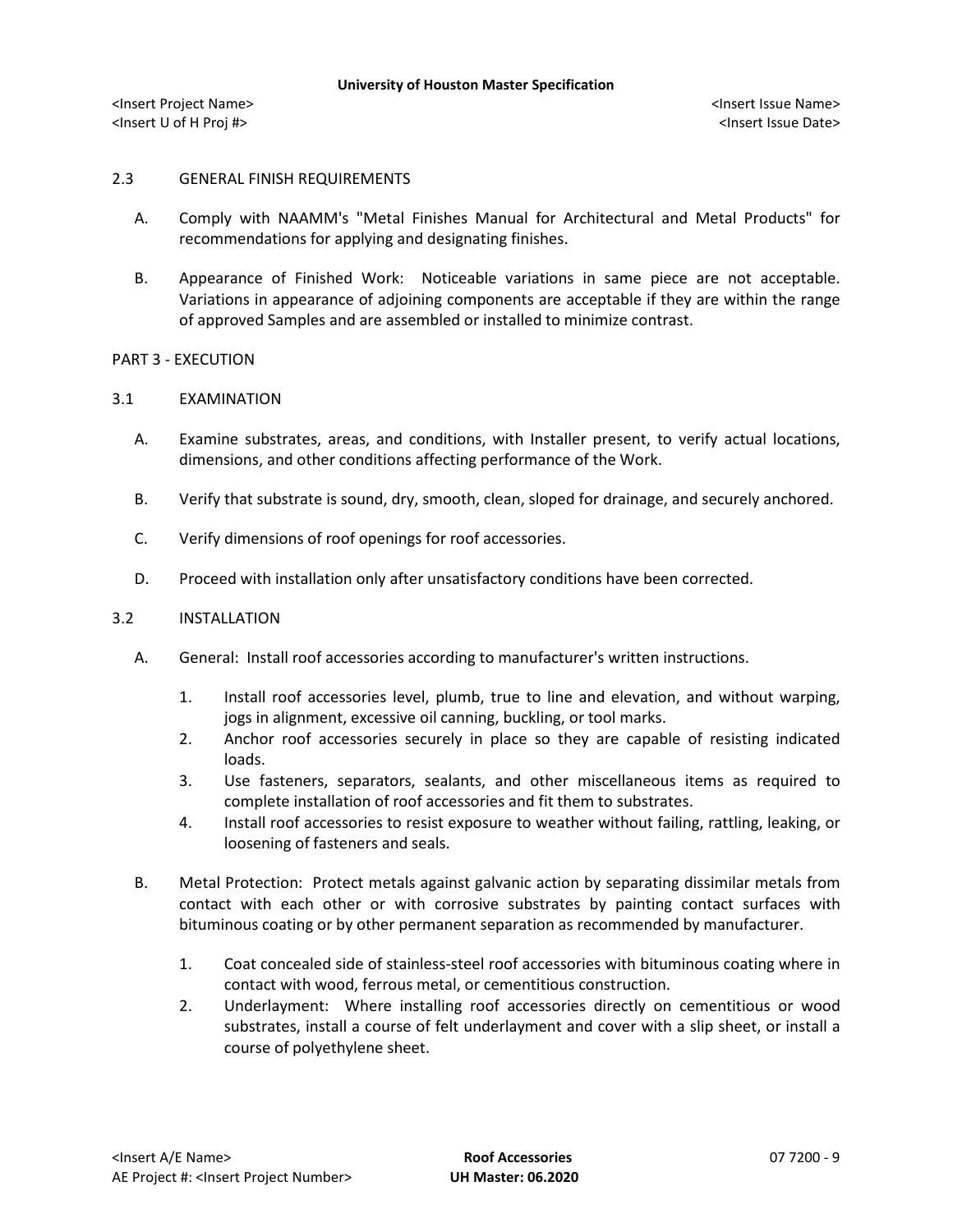- 3. Bed flanges in thick coat of asphalt roofing cement where required by manufacturers of roof accessories for waterproof performance.
- C. Roof Curb Installation: Install each roof curb so top surface is level and is high enough to provide 8 inches minimum clear height for vertical leg of flashing.
- D. Equipment Support Installation: Install equipment supports so top surfaces are level with each other and are high enough to provide 8 inches minimum clear height for vertical leg of flashing
- E. Roof-Hatch Installation:
	- 1. Install roof hatch so top surface of hatch curb is level and is high enough to provide 8 inches minimum clear height for vertical leg of flashing
	- 2. Verify that roof hatch operates properly. Clean, lubricate, and adjust operating mechanism and hardware.
	- 3. Attach safety railing system to roof-hatch curb in full compliance with OSHA standards and manufacturer's written instructions.
	- 4. Attach ladder-assist post according to OSHA standards, and manufacturer's written instructions.
	- 5. Project Specific: Place roof system assembly letter and roof warranty in durable laminated sheets and wire-tie to the roof hatch.
- F. Heat and Smoke Vent Installation:
	- 1. Install heat and smoke vent so top perimeter surfaces are level.
	- 2. Install and test heat and smoke vents and their components for proper operation according to NFPA 204.
- G. Gravity Ventilator Installation: Verify that gravity ventilators operate properly and have unrestricted airflow. Clean, lubricate, and adjust operating mechanisms.
- H. Pipe Support Installation: Install pipe supports so top surfaces are in contact with and provide equally distributed support along length of supported item.
- I. Security Grilles: Weld bar intersections and, using tamper-resistant bolts, attach the ends of bars to structural frame or primary curb walls.
- J. Roof Walkway Installation:
	- 1. Verify that locations of access and servicing points for roof-mounted equipment are served by locations of roof walkways.
	- 2. Remove ballast from top surface of low-slope roofing at locations of contact with roofwalkway supports.
	- 3. Install roof walkway support pads prior to placement of roof walkway support stands onto low-slope roofing.